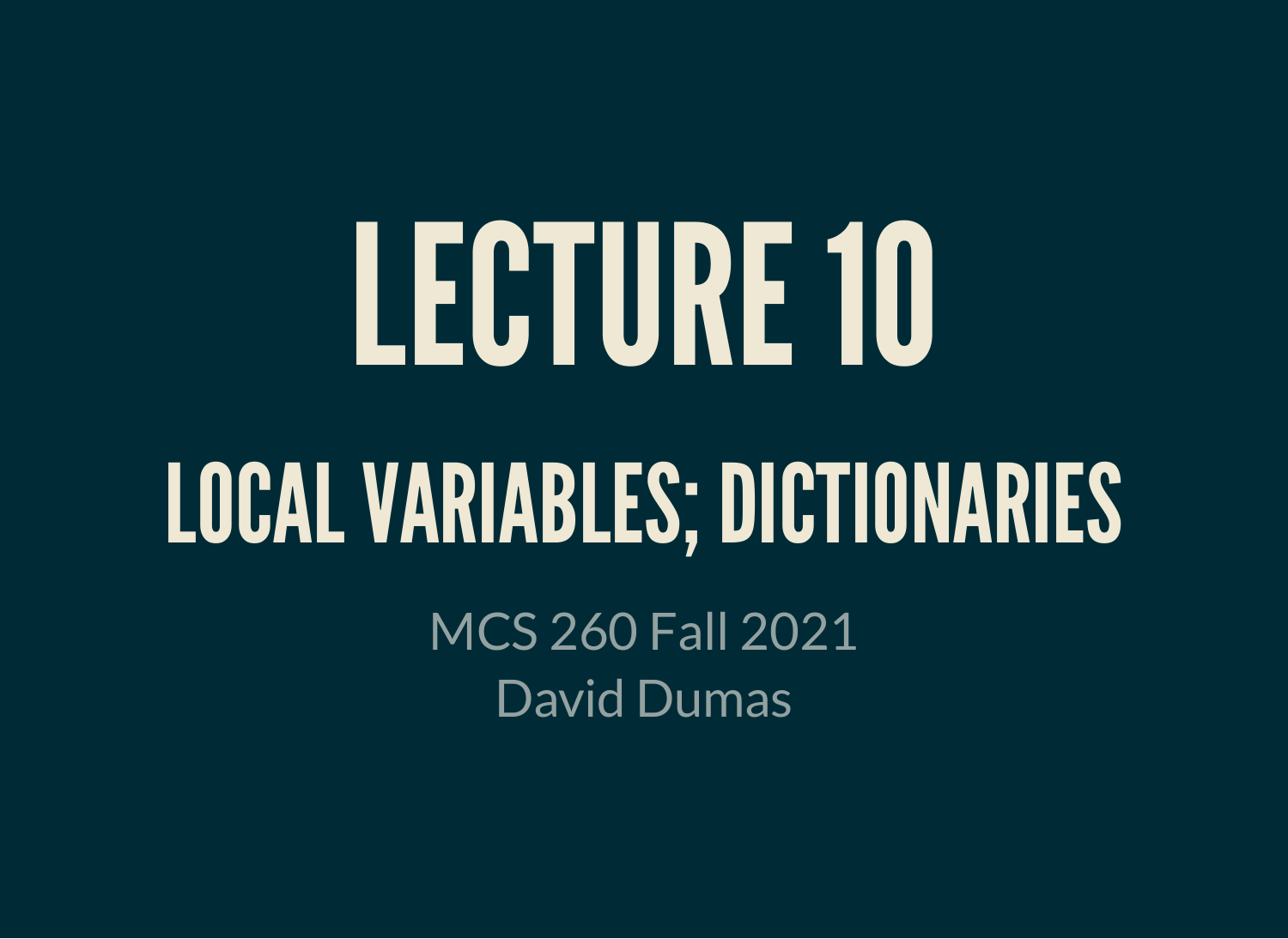### REMINDERS

- Homework 2 scores and solutions posted
- Project 1 due Friday, 6pm central
- Worksheet 4 solutions to be posted tomorrow
- Homework 4 to be posted tomorrow, due Tue Sep 21 at 10am
- Never submit anything after the deadline unless you have an extension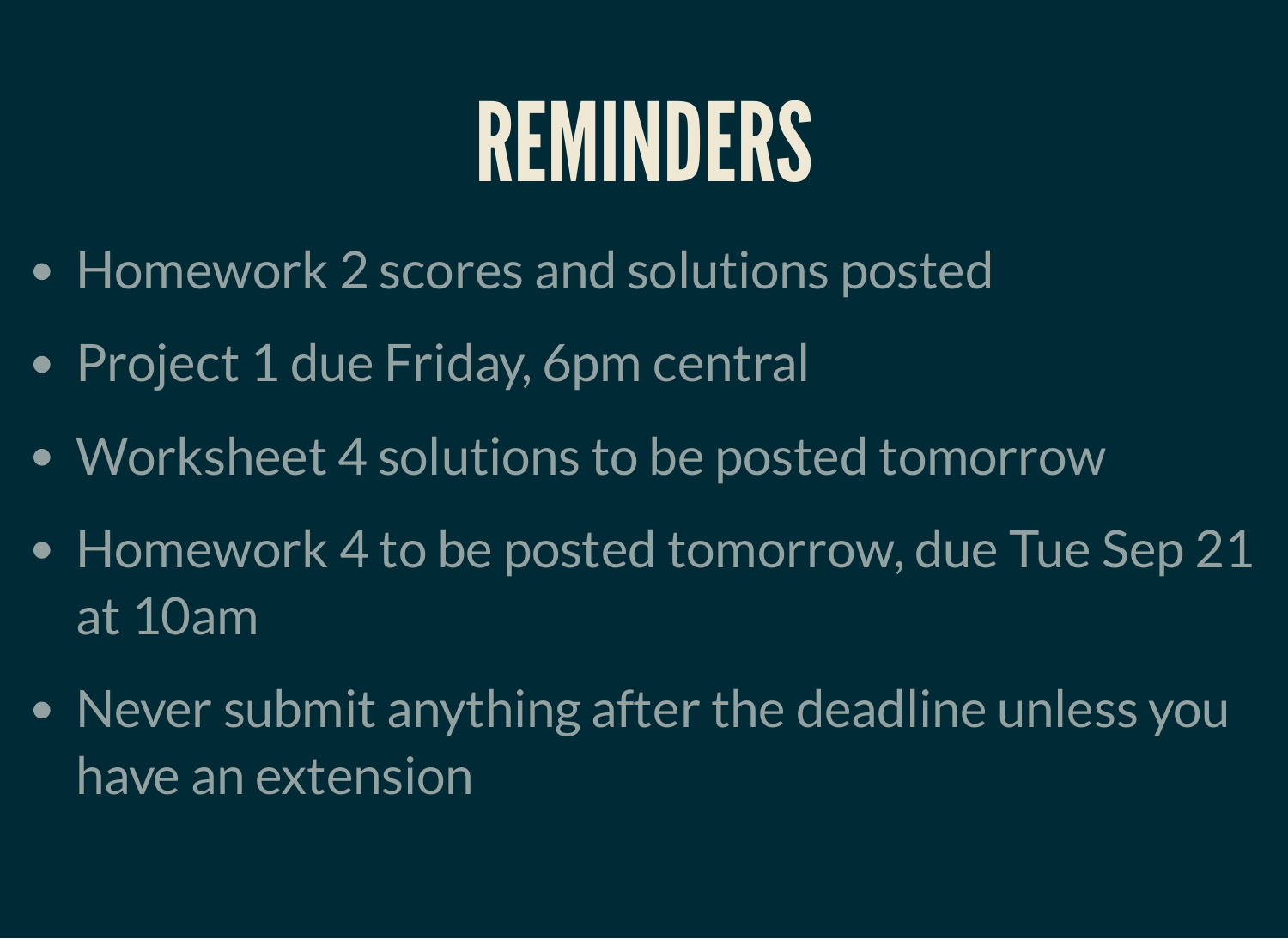

#### In Python, the function max takes an iterable and returns a largest item in it.

 $max([2, 6, 0, 2, 0, 2, 1])$  # returns 6 max("2775") # returns "7" max(range(10\_000)) # very slow way to get the number 9999

There is also min().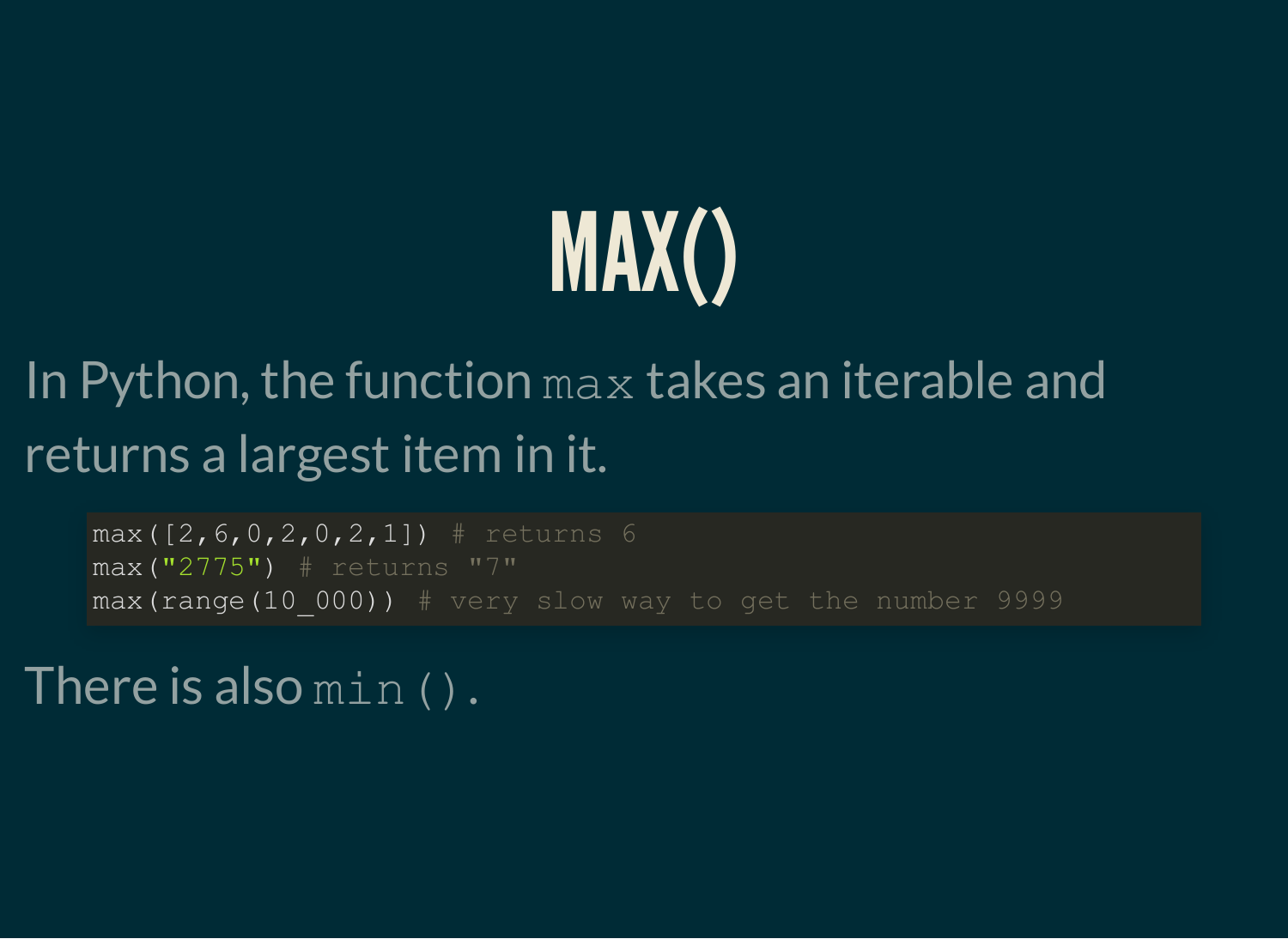### LOCALVARIABLES

Variables changed or created inside a function don't affect anything outside of the function.

Such variables are **local** to the function.

```
>>> def f():
\overline{\mathbf{x}} = 10 # local variable
... print("x is",x)
>>> x=3 # danger! same name as local var
>> f()
x is 10
>>> x
3
```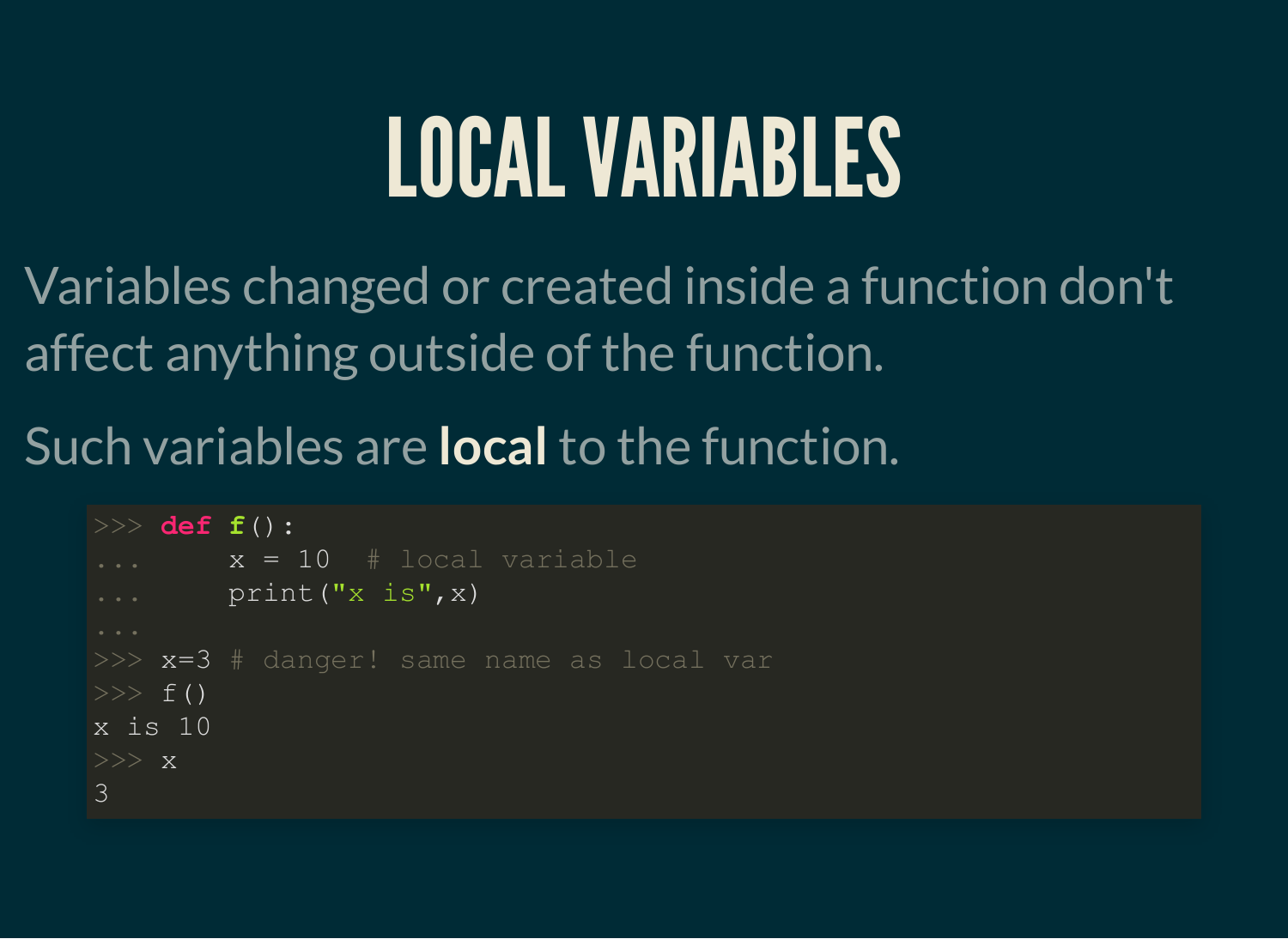### PARAMETERSARE LOCAL, TOO

**def g**(x):  $x = x + 1$  print(x)  $a = 5$  # global var

 $g(a)$  # prints 6 print(a) # prints 5

#### Equivalent to:

```
a = 5 # global var
x local to q = ax local to g = x local to g + 1print(x_local_to_g)
print(a)
```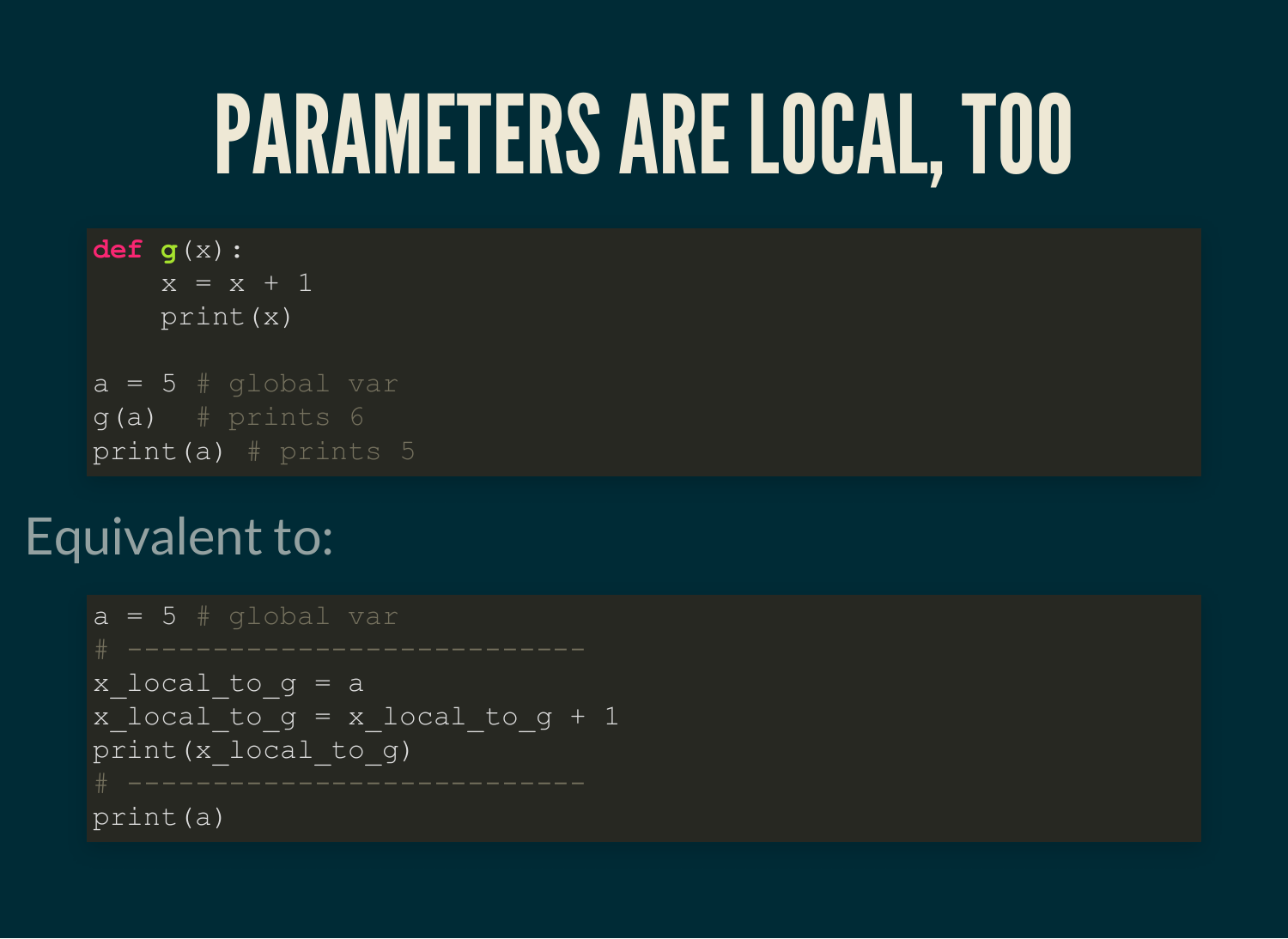# REASONS TO USE FUNCTIONS

- **Don't repeat yourself** (DRY). Capture often-used code in a function to make programs smaller and easier to maintain.
- Well-named functions make code more **readable**, expressing intent and deferring details.
- Local variables provide **isolation**, avoid accidental modification or reuse of variables.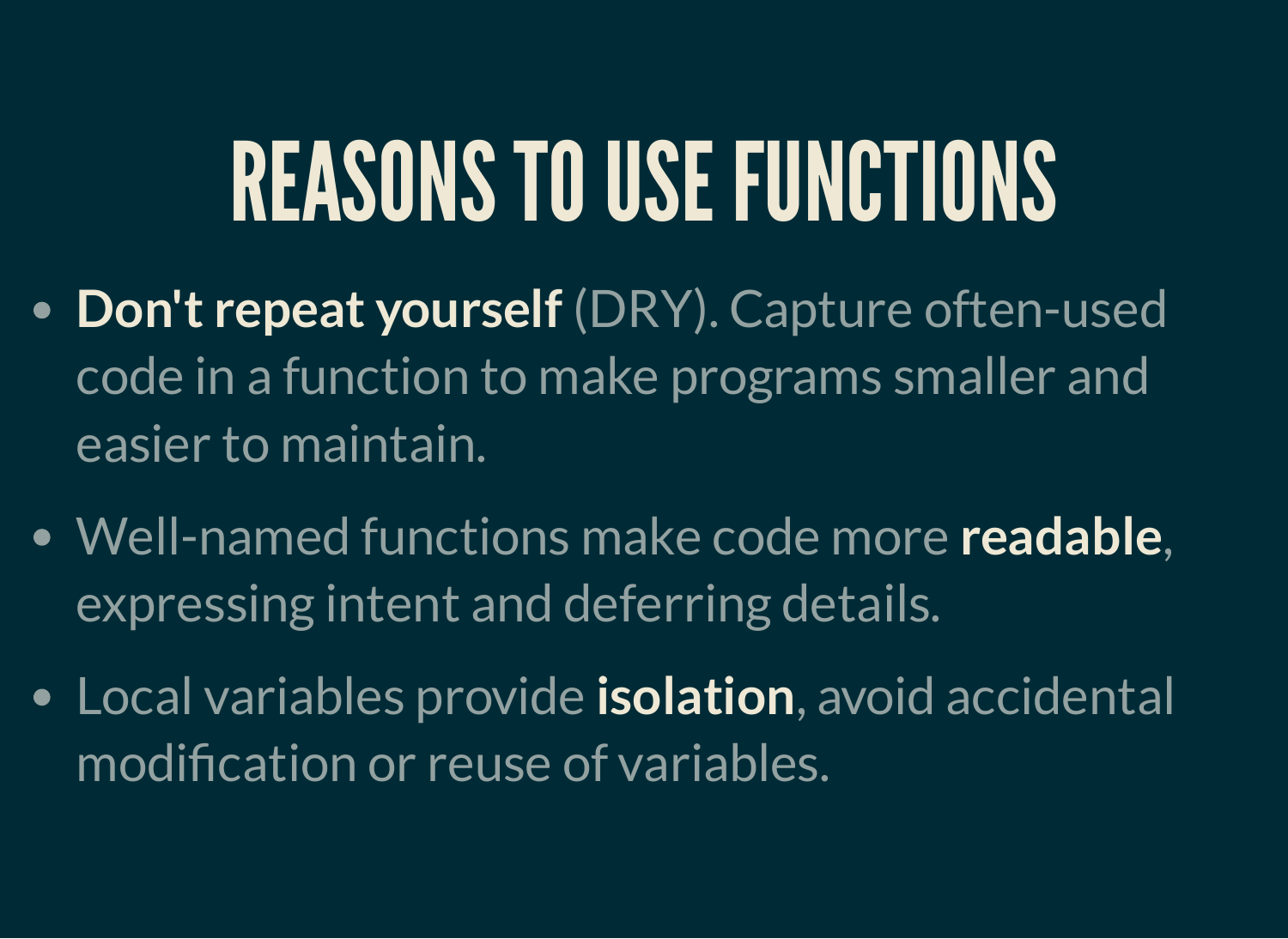# DICTIONARIES

- A **dictionary** or **dict**in Python is an *unordered* collection of *key → value* pairs.
- Dictionaries can be indexed using keys, to get the associated values.
- Other languages call this a **map** or **associative array**.
- Dictionaries in Python are mutable.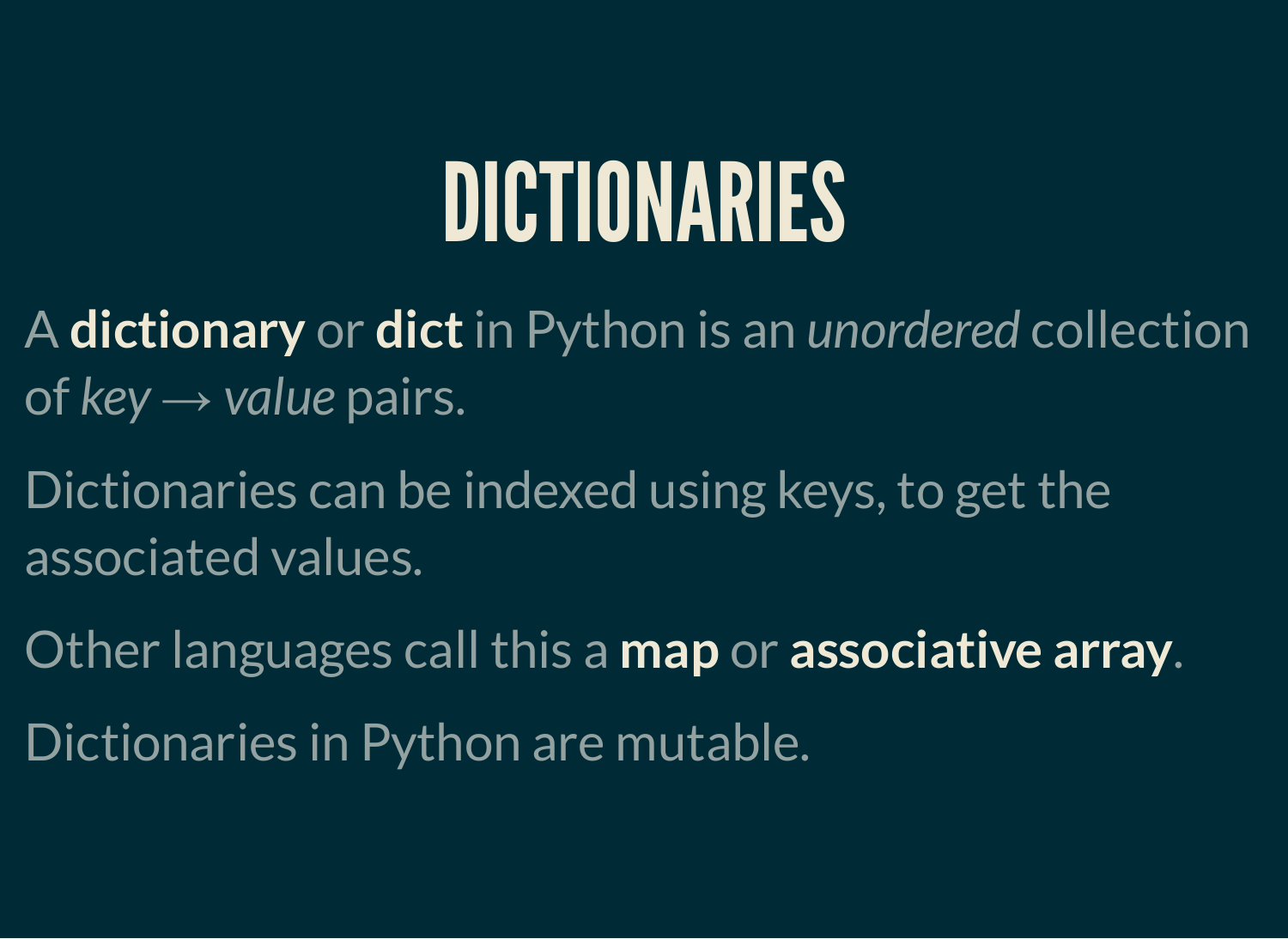#### Example of syntax for working with dictionaries:

```
>>> # define a new dict
>>> tuition = { "UIC": 10584, # key "UIC" -> value 10584
... "Stanford": 50703, 
... "Harvard": 46340 }
>>> # Get the value associated to a given key
>> tuition ["UIC"]
10584
>> tuition["PSU"] = 18454
>>> tuition
{'UIC': 10584, 
 'Stanford': 50703, 
  'Harvard': 46340, 
  'PSU': 18454}
>>> # Remove a key and value
>>> del tuition["Harvard"]
>>> tuition
{'UIC': 10584, 'Stanford': 50703, 'PSU': 18454}
```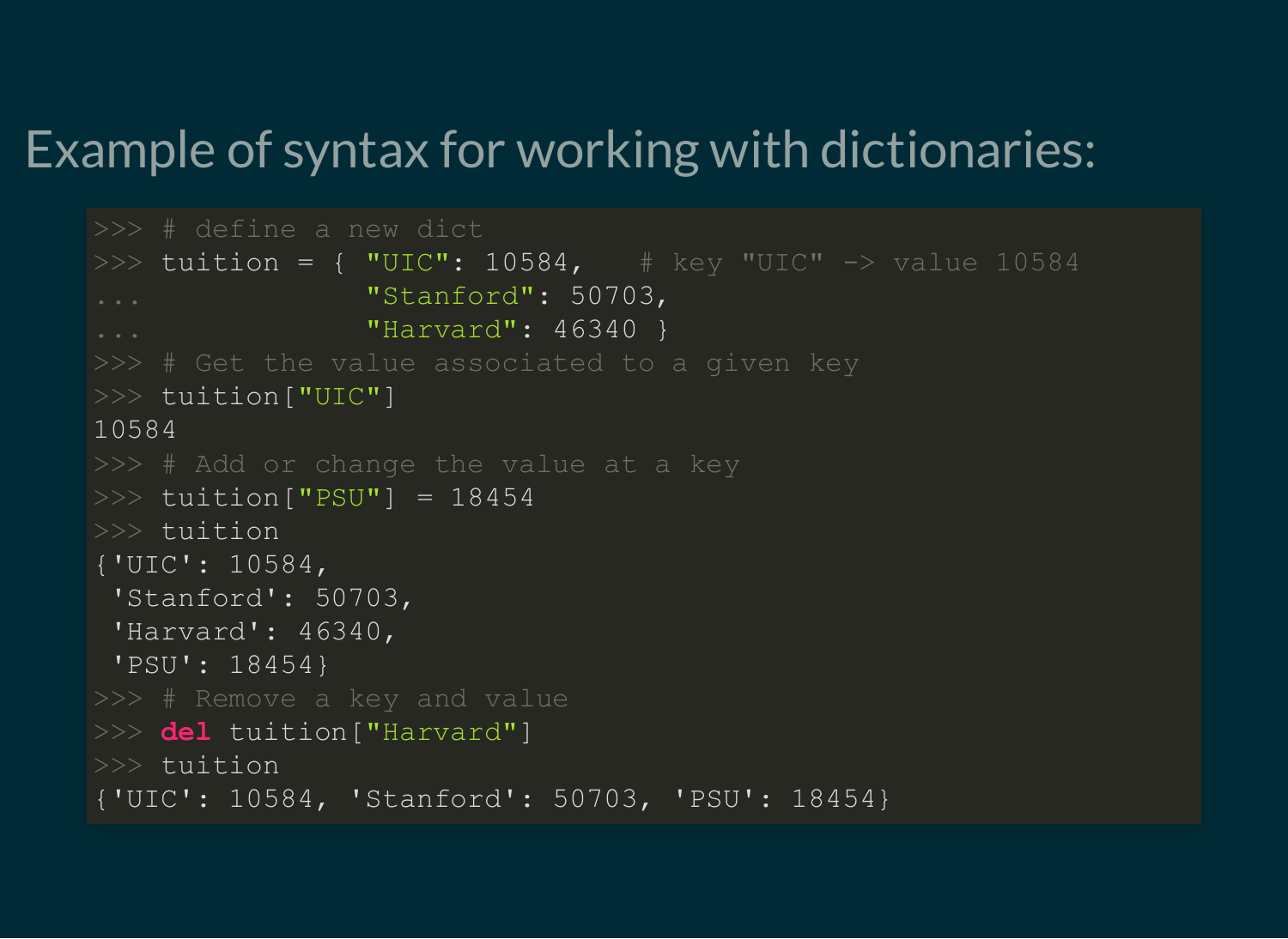#### Mixed types are ok for keys or values.

 $d = \{ 1: "fish", "two": "fish", "xi" ; [7, 6, 5] \}$ 

#### Useful dict methods:

```
\Rightarrow d.values() # All values, without the keys
dict values([ 'fish', 'fish', '7, 6, 5]])
\Rightarrow d.items() # All key-value pairs (like enumerate(L))
dict items([(1, 'fish'), ('two', 'fish'), ('x', [7, 6, 5])))
```
dict keys, dict items, dict values types behave a lot like list, and can be converted to a list with  $list()$ .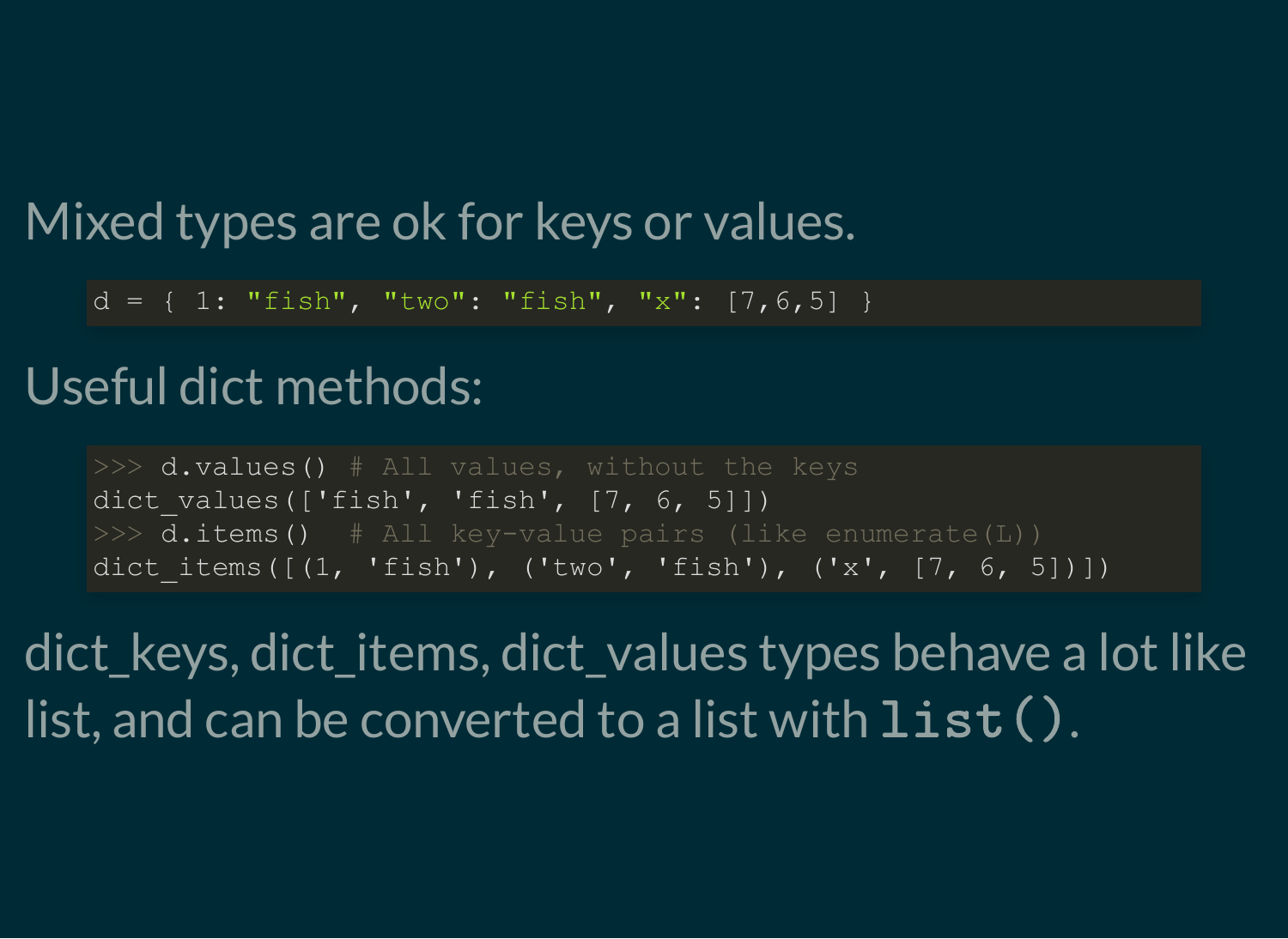# MEMBERSHIP TESTING

Membership in a dictionary means being a *key*!

```
>> d = \{ 1: "fish", "two": "fish", "x": [7, 6, 5] \}>>> "fish" in d
False
>>> 1 in d
True
```
Forgetting this is a very common source of programming errors.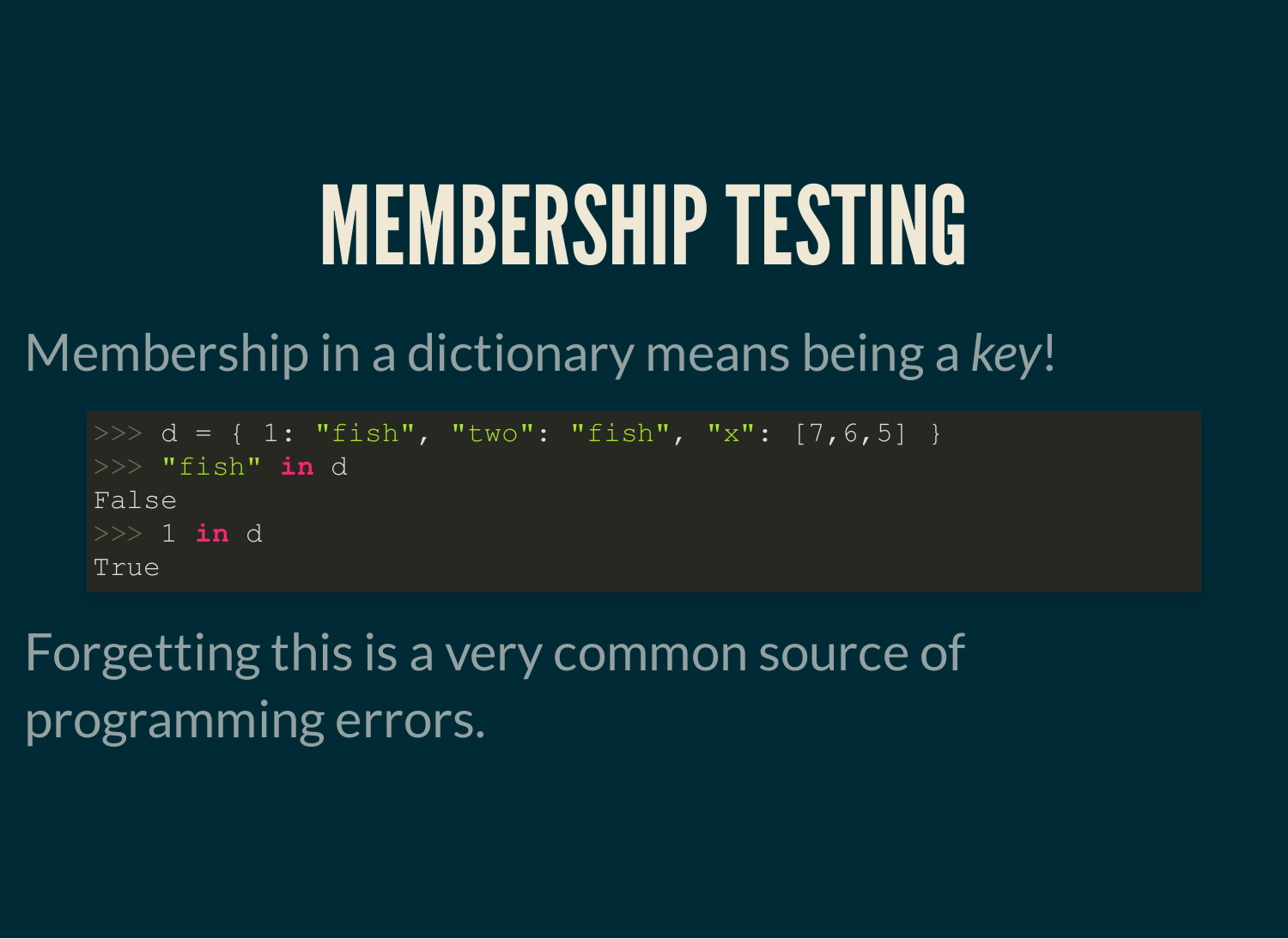# ITERATION OVER DICTS

#### dicts are iterable, but iterate over the *keys*.

**for** k **in** d: # loop over keys print(k,"is one of the keys")

**for** k **in** d: # loop over keys (index to get value) print("Key",k,"has value",d[k])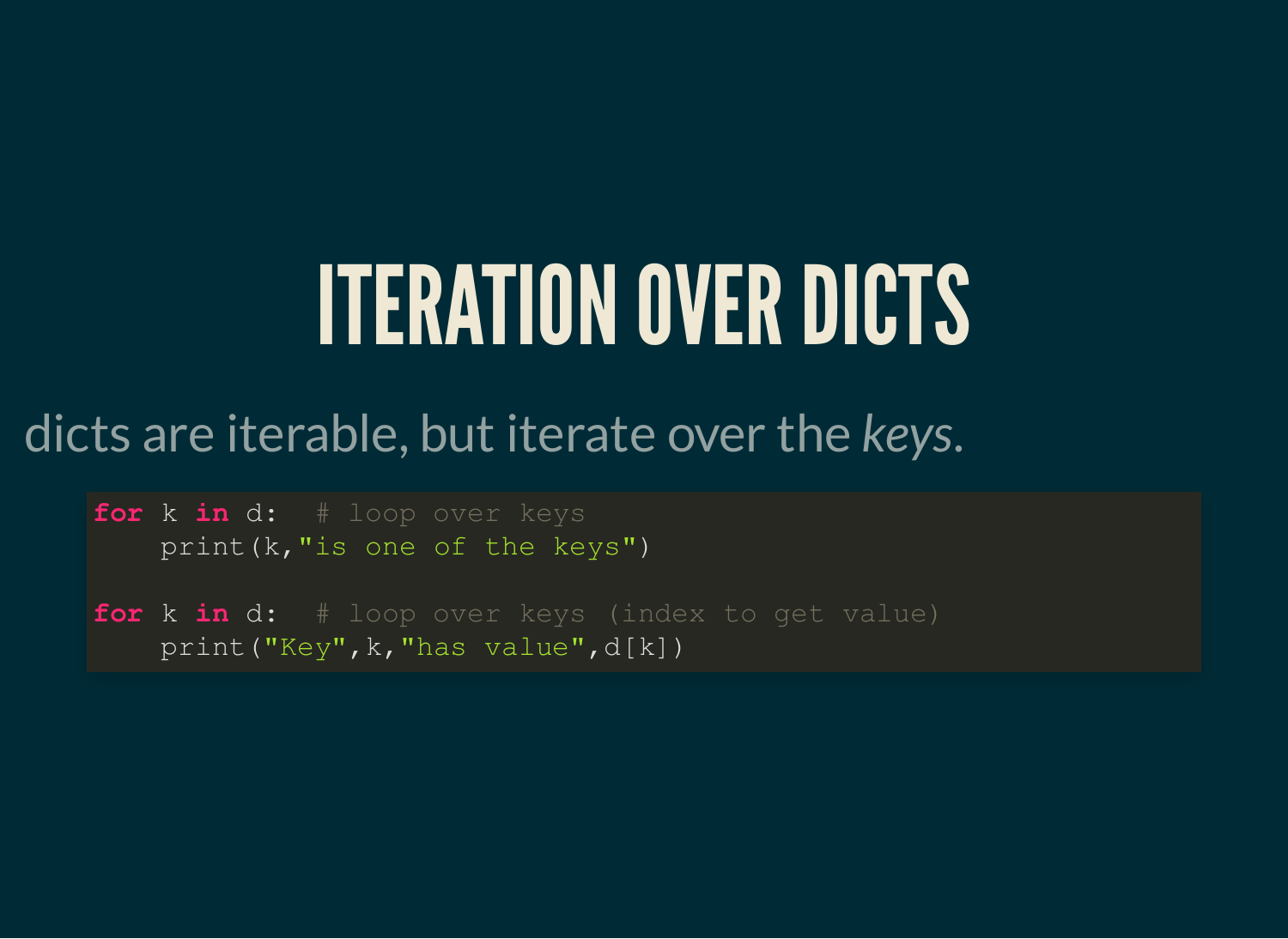It is common for the values in a dict to be dicts themselves. This is the usual way to make a collection of labeled data indexed by a key.

```
schooldata = {
     "UIC": {
         "fullname": "University of Illinois at Chicago",
         "tuition": 10584,
        "undergrad students": 21641,
         },
     "Stanford": {
         "fullname": "Leland Stanford Junior University",
         "tuition": 50703,
         "undergrad_students": 7083
         },
     "Harvard": {
         "fullname": "Harvard University",
         "tuition": 46340,
         "undergrad_students": 6755
```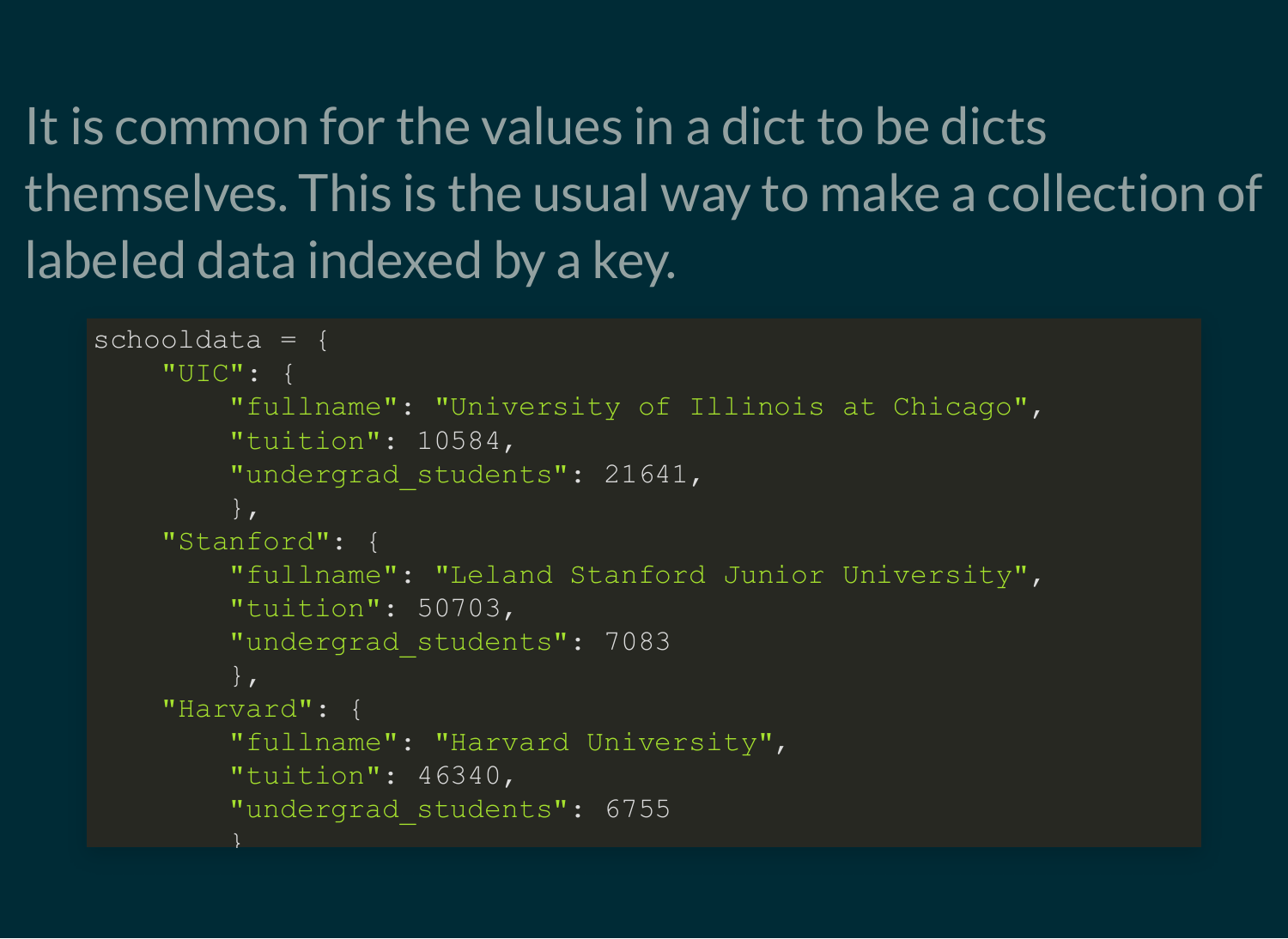# DICTIONARIES AS RULES

```
pr replacements = \{ "accident": "unplanned event",
     "escape": "departure",
     "laser-sharks": "fish"
original = "an accident involving the escape of laser-sharks"
words = original.split() # [ "an", "accident", ... ]
for w in words:
    if w in pr replacements:
        w = pr replacements[w]
     print(w,end=" ")
print()
```
#### Output:

an unplanned event involving the departure of fish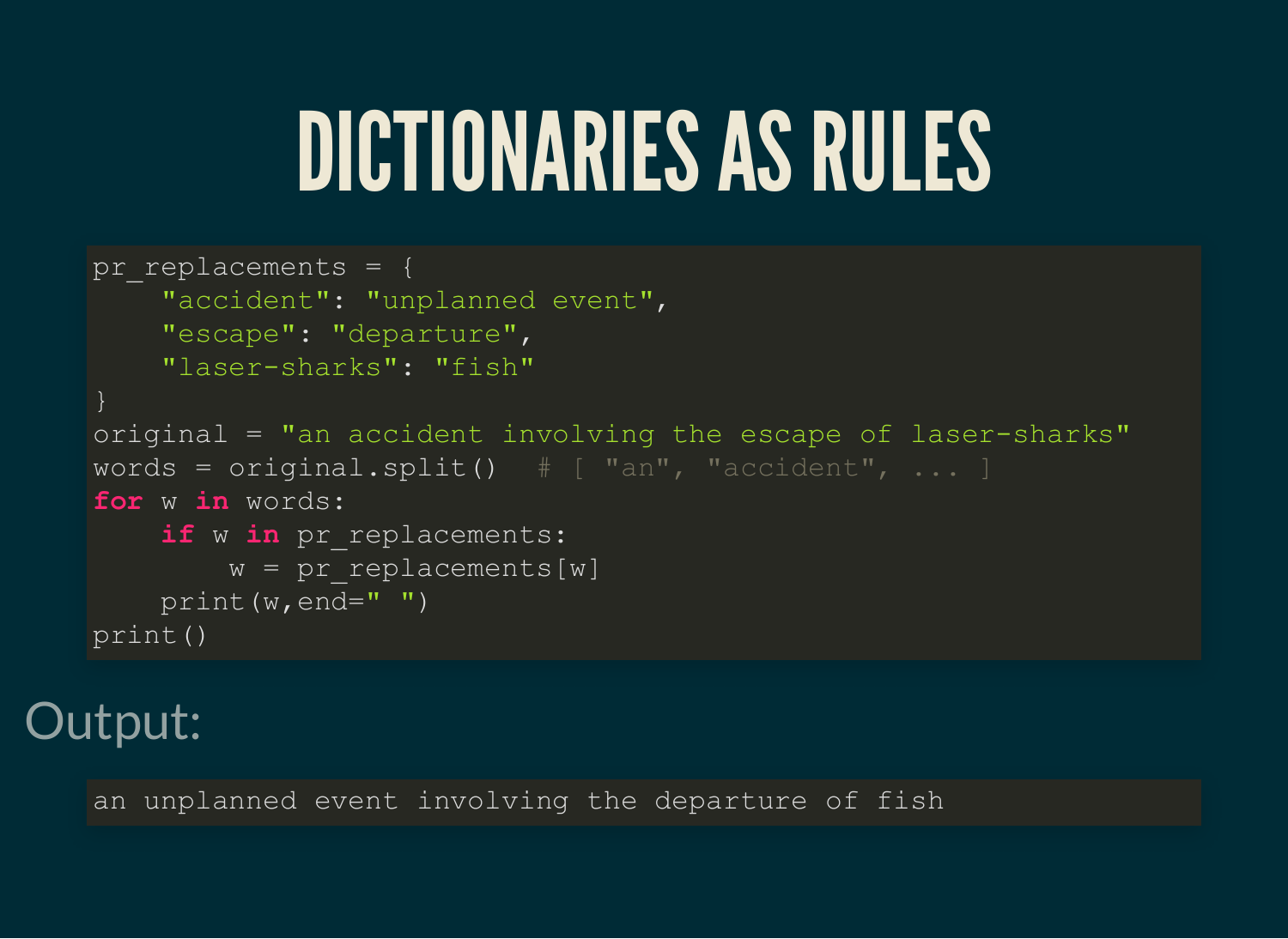### HASHABLETYPES

Not every type is allowable as a key in a dictionary.

Strings and numeric types are allowed. Lists and dicts are not.

In most cases, allowable keys are immutable types.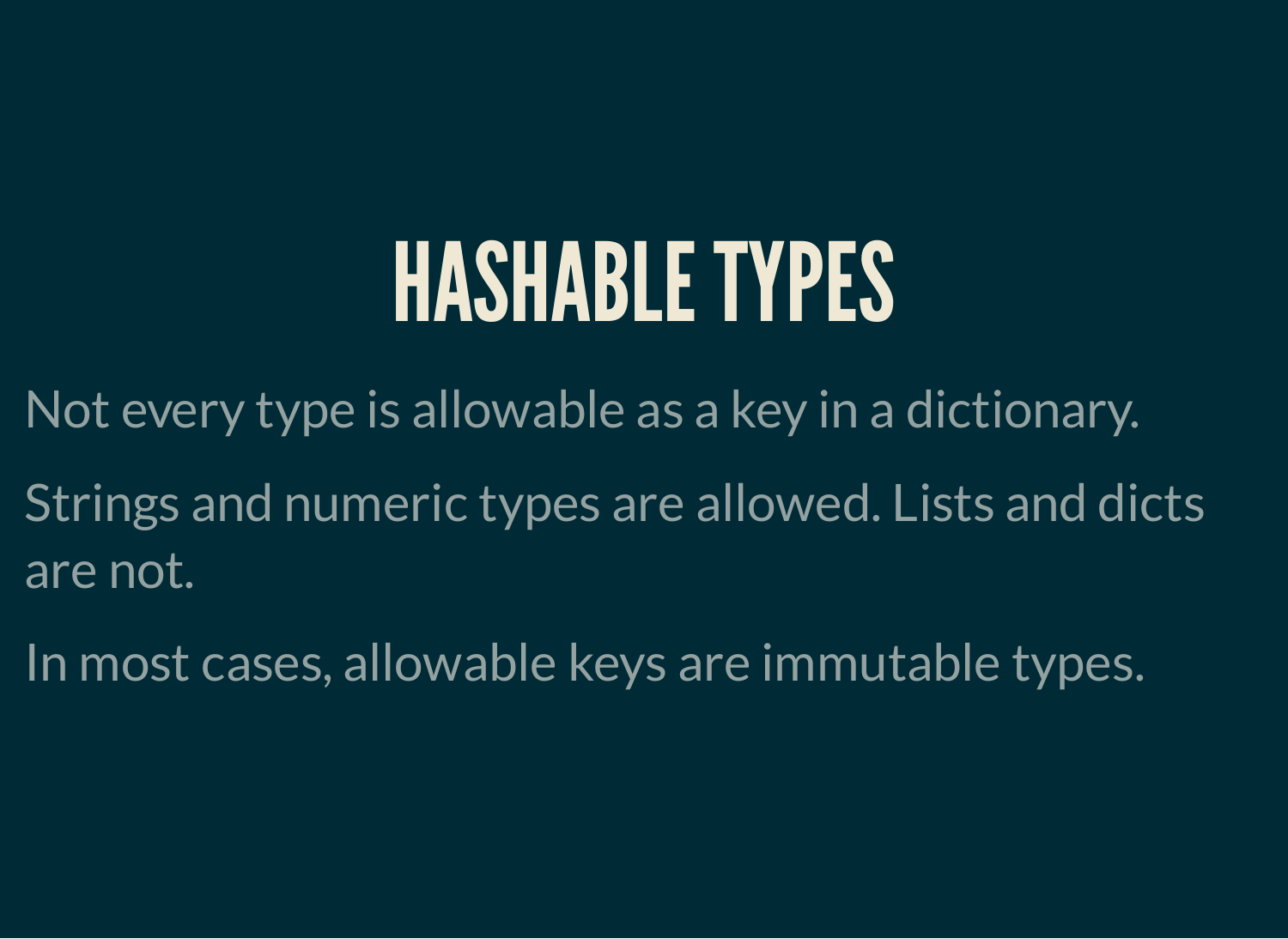



index to value ordered

key to value unordered